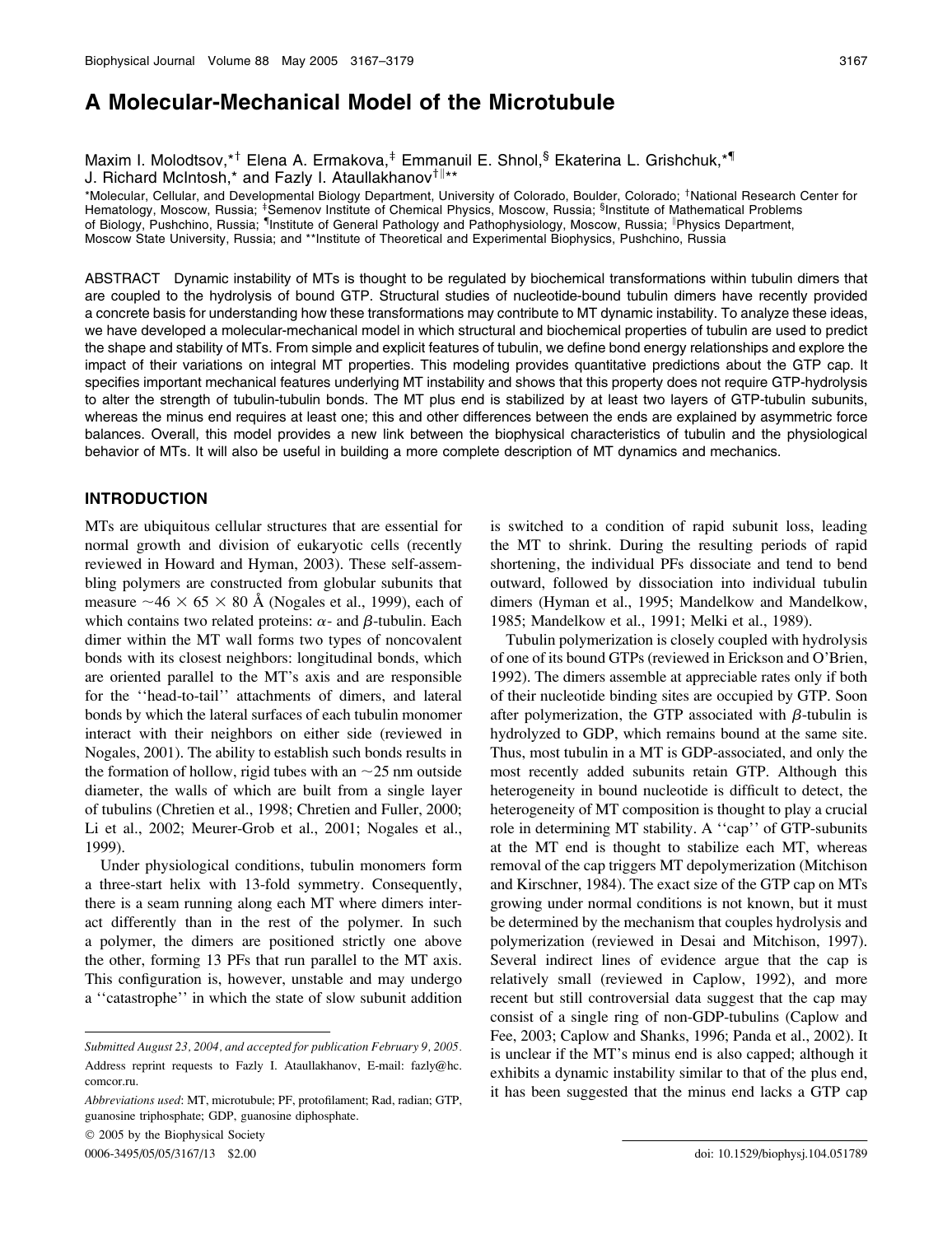altogether (Horio and Hotani, 1986; Nogales et al., 1999; Walker et al., 1988, 1989).

Structural studies strongly suggest that the equilibrium configurations for GTP- and GDP-tubulin dimers are different (reviewed in Nogales et al., 2003). The GDP-dimer is more bent, producing a PF shape that does not conform well with the straight cylindrical wall of the MT lattice (Gigant et al., 2000; Howard and Timasheff, 1986; Müller-Reichert et al., 1998). The conformational change between GTP- and GDPtubulin appears to be constrained by the lattice. Thus, the accumulated stress may provide the driving force for the rapid splitting apart of PFs that follows a catastrophe, as well as for their subsequent curling into the ''ram's horn'' configuration seen at the ends of disassembling MTs (Arnal et al., 2000; Mandelkow et al., 1991). Since GTP-hydrolysis takes place only on the  $\beta$ -tubulin monomer, the major conformational changes are likely to occur within this part of the tubulin dimer, rather than in an  $\alpha$ -tubulin monomer (reviewed in Nogales, 2001). The curvature of the GDP-PF is likely to have two components: bending within the dimer and the rotation between the dimers (reviewed in Nogales et al., 2003). Although these structural findings are not yet complete, they provide an appealing mechanical basis for linking conformational changes within a tubulin molecule to both structural and physiological features of the MT polymer.

A comprehensive analysis of the complex and unusual behavior of MTs cannot be accomplished without a formal, quantitative mathematical model. Several such models, addressing different aspects of the MT behavior, have been proposed over the years. Most of them are broad-spectrum developments from the pioneering work by Hill and his colleagues (Chen and Hill, 1985; Hill and Chen, 1984; Hill and Kirschner, 1982). These models are based on biochemical schemes of tubulin attachment/detachment and different sets of rules about changes in the microscopic rate constants for GDP- and GTP-bound tubulins (e.g., Bayley et al., 1989; Flyvbjerg et al., 1996; Martin et al., 1993; Odde et al., 1995; Pedigo and Williams, 2002). A more recent model additionally contains a set of rules that mimic some general mechanical features of MTs (VanBuren et al., 2002). Although this approach greatly facilitates understanding the kinetic processes of MT assembly/disassembly and some aspects of tubulin polymerization energetics, these models do not allow a detailed analysis of the mechanical characteristics of MT and of the stress-associated energy changes. The mechanical properties of the whole stable MT were first analyzed by Janosi and collaborators (Janosi et al., 1998, 2002), who modeled the MT wall as an elastic two-dimensional material with intrinsic curvatures. These properties, however, were not based on any kinetic or mechanical characteristics of the tubulin molecule, which greatly limits interpretation of the obtained results.

Here we present a novel mathematical model of the MT, which is based on the current knowledge of tubulin structure and biochemistry. In the model, longitudinal forces acting between the head-to-tail attached dimers tend to bend PFs away from the MT axis, whereas lateral forces between dimers in neighboring PFs counteract this activity. This set of assumptions is sufficient to describe a major property of the MT: for the same set of parameters, the homogeneous MT is unstable but can be stabilized by rings of GTP-tubulin at its ends. Moreover, this MT behavior can be explained without a need to invoke either difference in the strength of lateral bonds between  $\alpha$ - and  $\beta$ -tubulins or any dependence of lateral bond on the state of the bound nucleotide.

# MATHEMATICAL MODEL

# The general framework and assumptions

We model a generic MT with tubulin dimers (8 nm in length) positioned in a 13\_3 lattice (i.e., 13 PFs with a helical pitch of 3 monomers per left-hand spiral turn). The helical lattice that contains the centers of mass for each monomer is set at a radius of 11.2 nm (Li et al., 2002). The MT's central axis is assumed to be straight, and in this work we do not consider MT bending as a whole. The individual PFs can bend but cannot twist (see below). Conformational changes within the dimer after the GTP-hydrolysis that occurs in the MT wall are thought to have two major components: one from bending within the dimer and one from tilting between the  $\beta$ -subunit of the lower dimer (the one closer to the minus end) and the  $\alpha$ -subunit in its upper (plus end proximal) neighbor (Gigant et al., 2000; Nicholson et al., 1999; Steinmetz et al., 2000). For simplicity, we modeled dimers as solid and almost nondeformable objects (see Appendix 2 in Supplementary Material), so the structural changes induced by GTP-hydrolysis are manifested exclusively by tilting, i.e., changes in the steady-state angle between neighboring dimers (more detailed analysis suggests that this simplification does not affect the major conclusions of this study). Interaction between dimers occurs in the model at specific points, rather than all over the contact surfaces. Thus, each dimer within the MT wall has six contact points where interactions with neighbors take place (Fig.  $1, A$  and  $B$ ). Two points are positioned along the dimer's long axis, so the top point for a lower dimer coincides with the lower point of the upper dimer in the same PF. The remaining four interaction points correspond to interactions between  $\alpha$ - and  $\beta$ -subunits of each dimer with those in its lateral neighbors (note that at the MT seam the neighboring monomers are different, i.e.,  $\alpha$ -subunits interact with  $\beta$ -subunits). The relative positions of these points are identical for all monomers (Fig. 1 B). The lateral interaction points on two neighboring monomers lie in the plane that is orthogonal to the MT axis. We designate the distance between them  $r$ . In a cylindrical, perfectly straight MT,  $r = \rho \ge 0$ . By definition,  $\rho$  is the distance at which the potential energy of lateral interactions is at a minimum (see Supplemental Materials). If we put  $\rho = 0$ , the positions of lateral interaction points coincide for the neighboring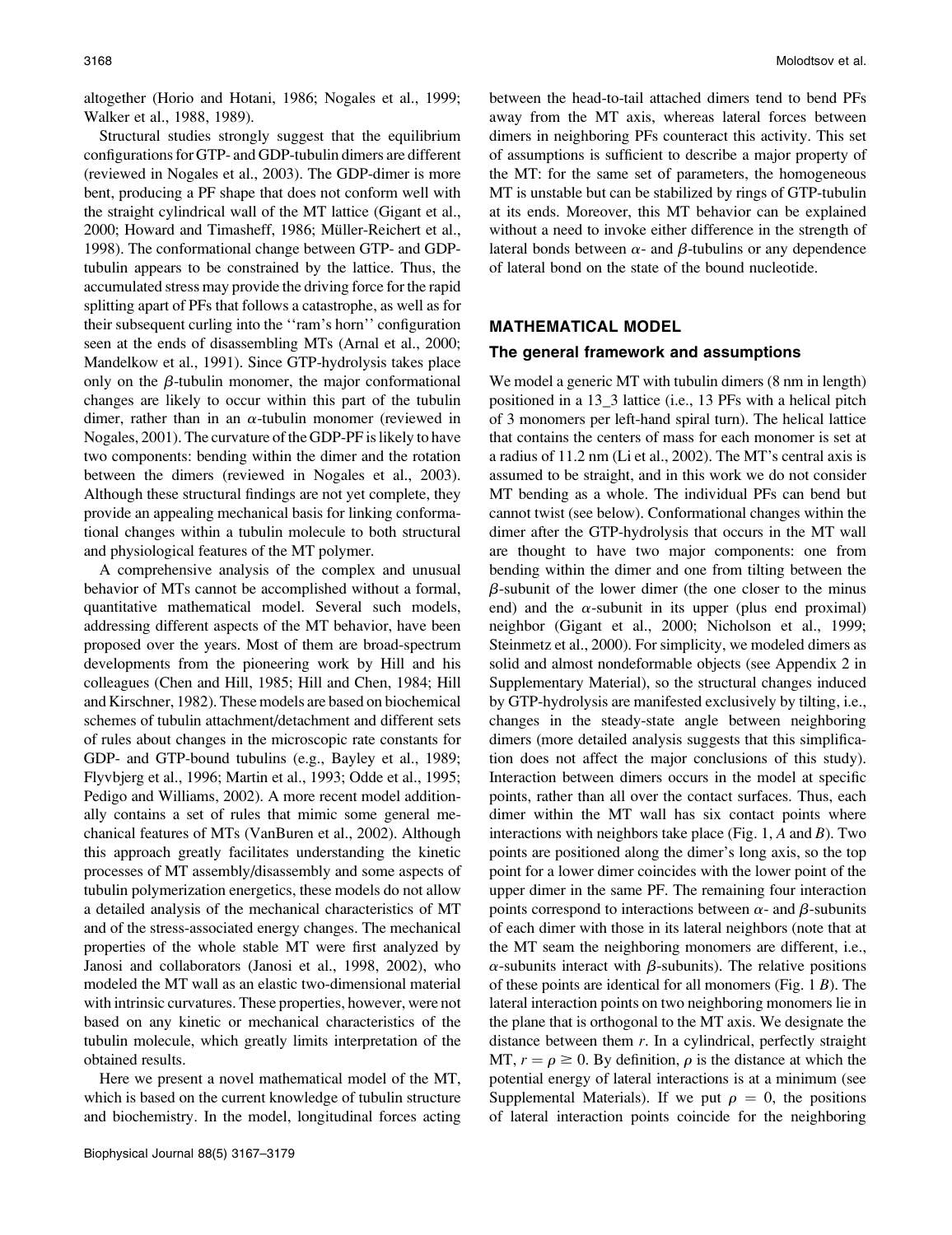

FIGURE 1 MT geometry and the forces acting between dimers. (A) A segment of a threedimensional drawing of the MT polymer in a straight configuration with 13 individual PFs arranged with a helical pitch of three monomers per turn of the helix. Axis z is the central axis of the MT and points to the MT's plus end. MT dimers consist of the lower  $\alpha$ -tubulin (dark  $green)$  and the upper  $\beta$ -tubulin (light green) monomers. Each nonterminal dimer (e.g., the dimer circled with an *orange line*) has six points of interaction with adjacent dimers (shown with darker color): longitudinal (red dots), and lateral (blue). The MT space is divided into 13 equal sectors. Plane  $P^{(3)}$  (shown as *semitransparent*) contains the third PF axis and includes the longitudinal interaction points for all dimers in this PF. (B) An enlarged schematic diagram of

ith PF, h is a longitudinal shift between neighboring PFs, L is the dimer's length. Centers of monomers for a central dimer are shown with crosses.  $(C)$  Side view of a single bent PF in plane  $P^{(i)}$ . Bending of each PF (exaggerated) is assumed to occur only in its respective plane P ( $x_i$ ,  $z_i$ ). For each dimer the angle  $\theta$  describes the dimer's tilting relative to the respective PF's axis, whereas  $\chi$  is the angle between a dimer and its upper neighbor. The longitudinal forces (red bent arrows) bend the PF such that all angles  $\chi_k$  tend to the equilibrium  $\chi = \chi_0^{(T,D)}$ . The lateral forces correspond to  $\alpha - \alpha$  and  $\beta - \beta$  bonds and have their projections (blue straight arrows) in the plane  $P^{(i)}$ .

monomers, and hence  $r = 0$ . When  $r > \rho$ , the PFs bend outward, and  $r < \rho$  when PFs bend inward, i.e., toward the MT's axis.

There are two types of forces that act at the dimer interaction points (Fig. 1  $C$ ); these are described in more detail below and in Appendix 1 of the Supplementary Material. Force acting at the lateral interaction points depends only on  $r$ , and either brings PFs closer or pushes them apart. The second force, which acts at the head-to-tail interaction points within each PF (longitudinal force), is chosen such that each dimer pair tends to assume its equilibrium bending configuration with angle  $\chi_0$  between the dimers in plane  $P$ , which contains the MT's and the PF's axes. One of the model's assumptions is that bending of each dimer, and therefore of the entire PF, occurs only within its respective plane P. This assumption significantly simplifies the calculations, and it is justified in part by the MT's symmetry. Indeed, due to this feature, the sum of lateral forces acting at each nonterminal dimer lies in (if neighboring dimers are of the same type) or near (if neighbors are different) the plane  $P$ . The lateral interactions are symmetric for the majority of lattice dimers although there is an asymmetry for some terminal dimers and for  $\alpha$ - and  $\beta$ -tubulin monomers at the seam (assuming that lateral interactions between two  $\alpha$ -tubulins differ from those for two  $\beta$ -tubulins).

For a detailed description of a MT's configuration, we used a Cartesian system of coordinates in which z coincides with the MT's longitudinal axis (for details, see Appendix 1 of the Supplementary Material). The shape and position of the *i*th PF  $(i = 1 - 13)$  is explicitly defined by setting the coordinates for one longitudinal interaction point for any of

the PF's dimers and by angles  $\theta_k^{(i)}$  ( $k = 1 - N$ ) between z and the axis of each dimer within this PF. Positive  $\theta_k^{(i)}$  describe dimers in which the upper  $\beta$ -subunit is farther away from the MT's axis than the lower  $\alpha$ -subunit. To study stability of the MT plus end, the coordinates of the lowest 13 dimers  $(k = 0)$ are fixed, and their angles  $\theta_0 = 0$  for all 13 PFs. Stability of the minus end has been examined using a MT in which the parameters of the terminal plus end dimers were treated similarly.

#### Forces acting between dimers in the same PF

The longitudinal bonds between dimers are thought to be considerably stronger than the lateral ones. This is based on the known pathway of catastrophic MT disassembly, in which the lateral bonds dissociate before the longitudinal (Arnal et al., 2000; Müller-Reichert et al., 1998; Tran et al., 1997a), on structural data (Nogales et al., 1999), and on theoretical estimates (Erickson, 1989; Sept et al., 2003; VanBuren et al., 2002). We therefore postulate that the headto-tail bonds are not extensible and do not break (i.e., in curved PF, the dimers remain attached to each other). The energy G of a PF's bending is localized to the points of interactions between the dimers and is the sum of the energies  $g_k$  of individual longitudinal points of interaction.  $G$ depends only on the angle between any pair of adjacent dimers (Fig.  $2 \text{ } A$ ):

$$
G(\hat{\theta}) = g_1(\chi_1) + \ldots + g_N(\chi_N); \quad \hat{\theta} = (\theta_1, \ldots, \theta_N)
$$
  

$$
\chi_k = \theta_k - \theta_{k-1}, \quad k = 1, \ldots, N; \quad (\theta_0 = 0), \tag{1}
$$

where  $N$  is the total number of dimers in a PF.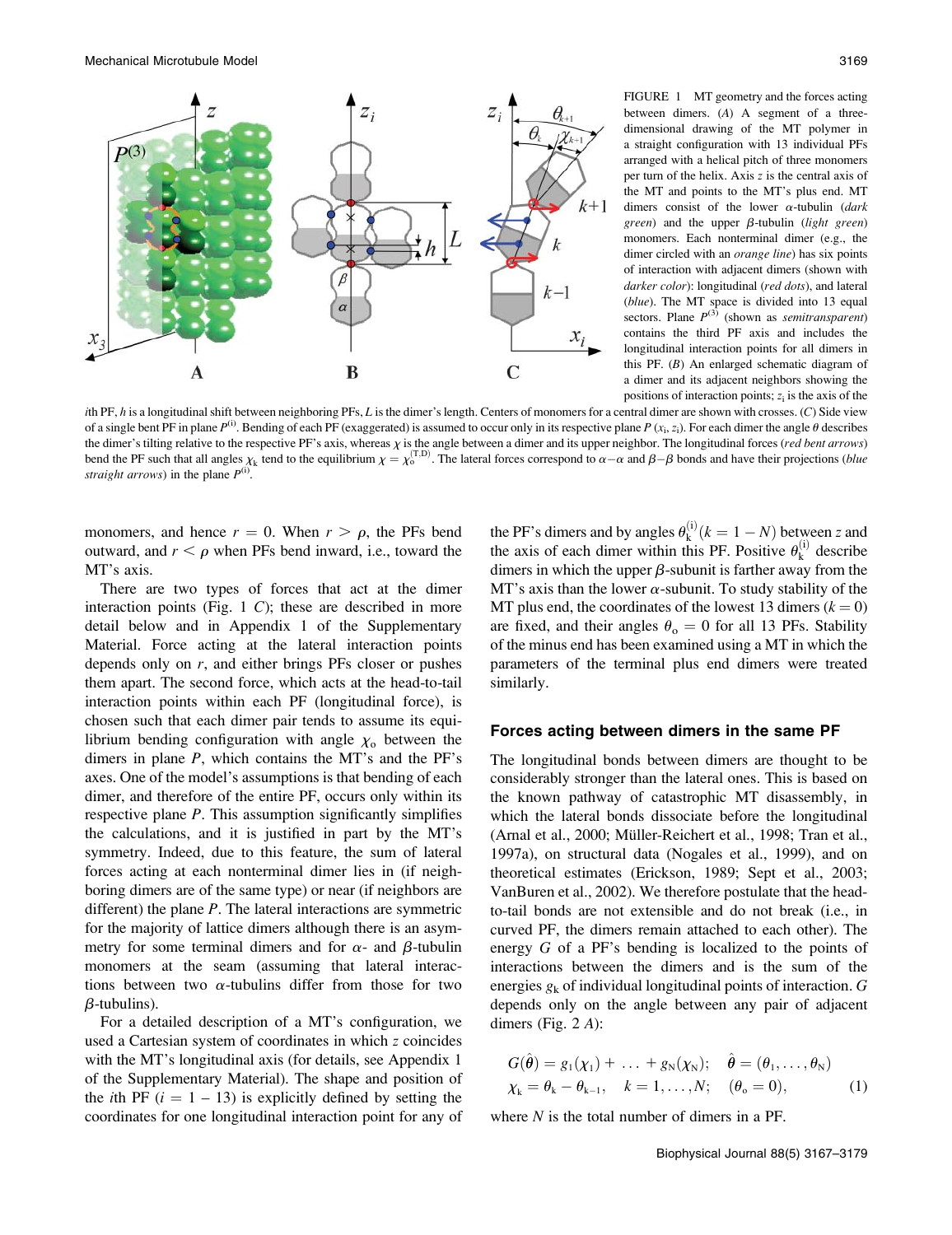

FIGURE 2 Energy potentials for dimer interactions. (A) The potential function used to describe longitudinal interactions is a quadratic function of the angle  $\chi$ ; its minimum for GDP-dimers is at  $\chi_0^D = 0.4$  Rad (shown). The minimum for GTP-dimers is shifted closer to zero, since  $0 \leq \chi_0^{\rm T} \leq 0.2$  (not shown). Vertical broken line here and in  $B$  marks 0.  $(B)$  The potential for lateral interactions has its maximum when the distance between interaction points  $2r_0 = 2.4 \text{ Å}$ ; it is minimal when dimers are either not separated ( $r = \rho$ ) or when r tends to infinity (the potential shown is for  $\rho = 0$ ).

The exact shape of the potential  $g$  is not known. In this model, we have used a simple quadratic dependence, so that the resulting force increases proportionally to increasing deviation from equilibrium:

$$
g_{k}(\chi_{k}) = (1/2) \times B(\chi_{k} - \chi_{o,k})^{2}
$$
 (2a)

$$
\chi_{o,k} = \chi_o^D \quad \text{or} \quad \chi_o^T,\tag{2b}
$$

where  $B$  is a parameter that is assumed to be identical for GDP- and GTP-bound dimers. It characterizes the stiffness of the bending moments between neighboring dimers in the PF. Symbols D and T refer to the GDP- and GTP-bound forms of tubulin, respectively.

The value of angle  $\chi_0$ , at which g has a minimum, can be estimated from structural studies (Müller-Reichert et al., 1998). For two head-to-tail attached GDP-dimers,  $\chi_0^D \approx 0.4$ Rad (22°). Based on the available images of the GTP-tubulin MTs, the equilibrium angle between two GTP-dimers is likely to be very small (Hyman et al., 1992; Mandelkow et al., 1991). Its upper limit can be approximated from the data for GMPCPP MTs (Müller-Reichert et al., 1998). Therefore,  $0 < \chi_0^T < 0.2$  Rad, and except where noted, we have used the upper limit. Upon GTP-hydrolysis, the major conformational changes within the dimer are thought to concentrate within the  $\beta$ -subunit of the dimer, whereas the conformation of the  $\alpha$ -tubulin subunit remains relatively unchanged (Gigant et al., 2000). It is therefore reasonable to assume that for a given pair of dimers the equilibrium angle is largely determined by the conformational status of the  $\beta$ -subunit, which forms the interaction surface with the  $\alpha$ -tubulin of the second (upper) dimer. It follows, that there are only two types of energy potentials  $g_k$  to consider:  $g^D(\chi)$ and  $g^{T}(\chi)$ , which correspond to the GDP- and GTP-bound forms, respectively, of the lower (minus end) dimer, regardless of the form of the upper (plus end) dimer.

# Forces acting between a dimer and its lateral neighbors

To enable an analysis of PF bending and the eventual breaking of bonds between the PFs, we describe interaction  $(v)$  at each lateral interaction point (Fig. 2 B) with an equation that grasps the basic features of a chemical bond and a typical protein-protein interaction (Glastone et al., 1941; Jiang et al., 2002):

$$
v(\xi) = A \xi^2 \exp(-\xi/r_0), \quad \xi = r - \rho,
$$
 (3)

where  $r$  is the distance between two adjacent lateral interaction points;  $r<sub>o</sub>$  is a parameter that characterizes the distance at which this bond exerts a maximum attractive force;  $\rho$  is a parameter that defines r at the potential energy minimum;  $\xi$  characterizes the dimers' deviation from the equilibrium configuration; and A is a parameter that characterizes the stiffness of lateral bonds (for details, see Appendix 2 of the Supplementary Material).

For small positive  $\xi$ , the potential energy from force acting at the lateral interaction point is proportional to the square of the deviation; i.e., there is a short-acting attracting force when monomers are slightly separated (Fig.  $2 B$ ). At the same time, there is a strong repelling force if monomers are pushed closer together, i.e.,  $\xi$  < 0. The potential reaches its maximum at  $\xi = 2r_0$ , where  $r_0$  is chosen as a typical distance for protein-protein interactions, 1.2  $\AA$  (Jiang et al., 2002). This barrier impedes the breaking of lateral bonds between the dimers. For  $\xi > 2r_0$ , the potential quickly decreases. It should be noted that a typical potential curve for proteinprotein interaction has negative energy at  $\xi = 0$ , whereas MT polymerization is likely to have positive energy (Johnson and Borisy, 1979), suggesting that the same is true for the lateral bonds. However, since this value is unknown, we have carried out the calculations for different depths of potential wells (see Results).

### The total potential energy of the MT

The steady-state MT conformation was determined by minimizing its total potential energy  $U$ , which is the sum of the longitudinal and lateral interactions for all points of interaction within the MT:

$$
U = \sum_{i=1}^{13} U^{(i)},
$$
 (4a)

$$
U^{(i)} = \sum_{k} g_{k}^{(i)}(\chi_{k}^{(i)}) + \sum_{j} v_{j}^{(i)}(r_{j}^{(i)}).
$$
 (4b)

The first part of Eq. 4b contains sums of the potential energies for all adjacent dimer pairs within the ith PF. The second part is a sum of lateral interactions for all interaction points between monomers in the *i*th PF and the  $(i + 1)$ th PF. If all PFs contain  $N$  dimers, then the first part of Eq. 4b has  $N$ items, whereas the second part has 2N items for  $i \neq 13$  (i.e.,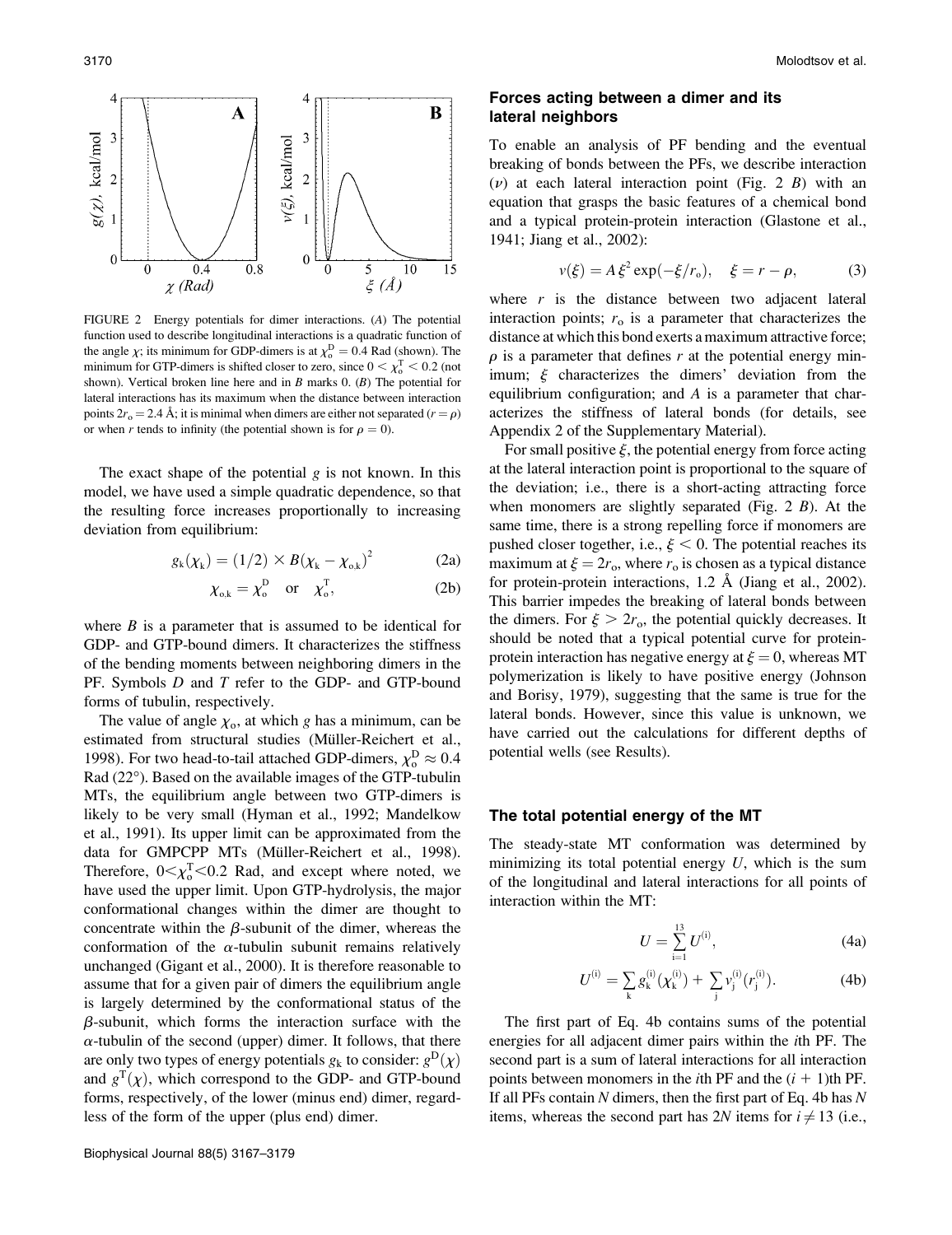for all PFs except the 13th PF). Note that due to MT helicity, there are three monomers at the plus end of the 13th PF, which have lateral interactions on one side only.

Using interaction potentials described by Eqs. 2 and 3, the total potential energy  $U^{(i)}$  of the *i*th PF can be written as:

$$
U^{(i)} = B \sum_{k} \{ (1/2) \times (\chi_{k} - \chi_{o,k})^{2} + aa_{o}r_{k1}^{2} \exp(-r_{k1}/r_{o}) + \gamma aa_{o}r_{k2}^{2} \exp(-r_{k2}/r_{o}) \},
$$
\n
$$
a = A/a_{o}B,
$$
\n(5)

where A,  $r_o$ , and B are parameters from Eqs. 3 and 2;  $a_o$  and  $\gamma$ are coefficients (below);  $r_{k1}^{(i)}$  and  $r_{k2}^{(i)}$  correspond to the lower and upper monomers, respectively, of the kth dimer (for details, see Appendix 2 of the Supplementary Material). For simplicity,  $\rho = 0$  and the superscript *i* has been omitted in the right-hand parts of Eq. 5. Note that  $U^{(i)}$  of the *i*th PF depends on angles  $\hat{\theta}_{k}^{(i)}$  and  $\theta_{k}^{(i+1)}$  in this and in the neighboring PF, respectively, since they determine the distance  $r_k$  between their lateral interaction points.

The steady-state MT conformation was determined by minimizing the total potential energy in Eq. 5, as described in Appendix 2 of the Supplementary Material. The parameter  $B$  does not affect the steady-state MT configuration but becomes important for calculating the absolute value of U.

### Ratio of the lateral and longitudinal bonds and relative strength of the  $\beta-\beta$  bond

The ratio A/B characterizes the relative strength of lateral and longitudinal forces. To simplify its interpretation, we have normalized it by dividing by  $a_0$ , where  $a_0$  is the minimal value of the ratio of lateral and longitudinal stiffness coefficients  $A/B$  for a MT that consists entirely of the GDP-dimers and for which the MT is still stable (see Results for details). The coefficient  $\gamma$  is introduced to enable examination of the importance of the possible weakening of the lateral bonds between two  $\beta$ -tubulin monomers, which may occur during MT polymerization after GTP-hydrolysis (Nogales et al., 1999). In the model,  $\gamma = 1$  if the strength of the  $\beta$ - $\beta$  bond does not change;  $\gamma$  < 1 if the  $\beta$ -tubulin lateral bond weakens after GTP-hydrolysis. For simplicity, the strength of the bond between two  $\alpha$ -tubulins is kept constant and equal to the strength of the GTP-bound  $\beta$ - $\beta$  bond.

#### Model of the MT without helicity

We have also developed a model describing the MT's shape for a case in which there is no helicity (13\_0 lattice). Such a MT is truly symmetric and all its PFs are identical  $(\theta_k)$  is independent of  $i$ ). In this case, all items in Eq. 4a are identical, and the potential energy  $U$  depends only on  $N$  variables  $\theta_k$ . This greatly simplifies the numerical calculations and allows some analytical estimates, because only a single PF has to be considered (for details, see Appendix 3 of the

Supplementary Material). We used this model for the initial analysis (e.g., in the study of the balance of forces acting at the MT wall dimers), but all major conclusions were then verified using numerical calculations for the complete model above.

### RESULTS

### The model describes a cap-dependent MT stability

The steady-state configuration of a MT of given length and described by parameters of given values can be determined in the model by minimizing the total potential energy for all interactions between the dimers. For a wide range of model parameters (described in more detail below), the steady-state configuration of the MT with a cap is stable, and the MT is predicted to have a straight, cylindrical shape (Fig. 3 A). Fig. 3 B shows the profile of a typical PF from a stable MT with two



FIGURE 3 Steady-state MT configurations. Numerical calculations were carried out using the model of a helical MT and for  $a = 0.65$ ,  $\gamma = 1$ ,  $\chi_0^{\text{T}} = 0.2$ ,  $N = 10$  (see Mathematical Model and Supplementary Materials for details). Black and shaded segments represent dimers in the GDP and GTP form, respectively. (A) The three-dimensional arrangement of all PFs in a MT with a 2T plus-end cap. (B) The side view of the eighth PF from the same MT as shown in A. Numbers on the right are the deviations (in angstroms) of the dimer's top interaction points from the vertical axis. Shaded area corresponds to the inner side of the MT. Note difference in scale between ordinate and abscissa. (C) The equilibrium configuration of a MT with the same parameters as in A but with no cap. Under normal conditions, after separation of lateral attachments, the dimers also loose their longitudinal connections; the PFs inC are shown bent but unbroken because in the model the longitudinal bonds do not separate. This feature does not interfere with analysis of the events occurring before the dimer's dissociation.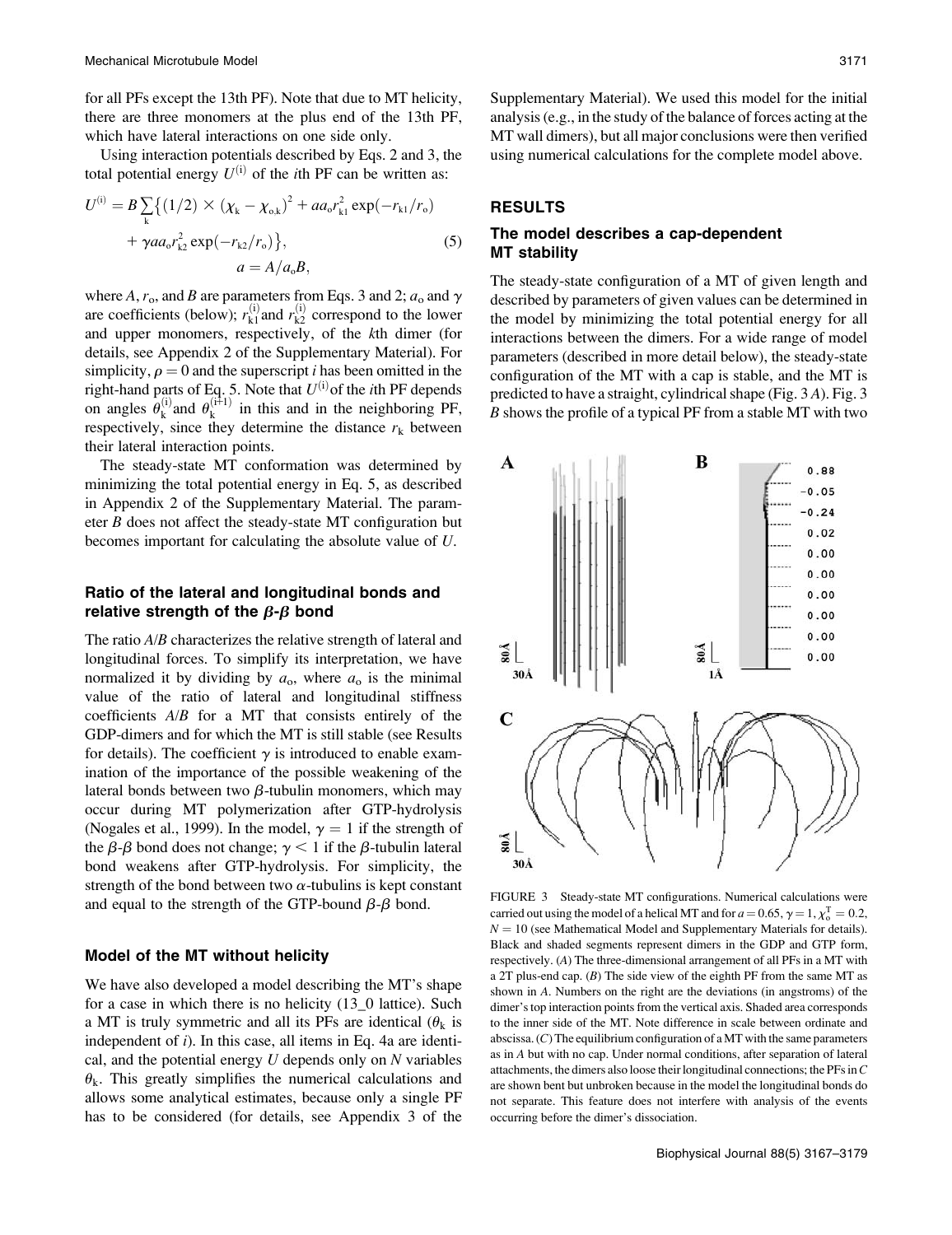terminal layers of dimers in the GTP-bound form (2T-cap). Its plus end is slightly bent, reminiscent of the structural cap described in Janosi et al. (2002). However, the maximal radial deformation in our model is  $\leq 2$  Å. It is found only at the very tip and diminishes rapidly away from the MT end. The third from the top tubulin layer extends to the side  $\leq 0.4$  Å. All layers below the seventh layer are deformed  $< 0.005$  Å, which corresponds to angular deformation (angles  $\theta_k^{(i)}$  between MT and each dimer's axes) of  $\leq 10^{-4}$  Rad. Importantly, a MT built with the same parameters but that consists entirely of the GDP subunits is unstable. Its equilibrium configuration consists of individual PFs that have peeled back into the "ram's horn" formations (Fig. 3  $C$ ) that are characteristic of disassembling MTs (Mandelkow et al., 1991).

# Balance of longitudinal forces is responsible for the maintenance of a straight configuration for nonterminal dimers

The equilibrium state of each dimer within the wall of a stable MT requires that the sum of all forces acting at this dimer is zero (Fig.  $1 C$ ). The deviations of nonterminal dimers from the PF's axis are close to zero (Fig. 3 B). Therefore, the potentials for lateral interactions are at local minima (Eq. 3), and the resulting lateral force is negligible. The bending forces acting on each dimer at its longitudinal interaction points are, however, quite substantial. Nonetheless, the sum of these bending forces, as well as the sum of their moments, is almost zero (see Appendix 3 of the Supplementary Material for details). Therefore, the highly straight configuration of a stable MT is a direct consequence of compensation of bending longitudinal forces acting at each dimer within each PF.

To verify directly that the lateral interactions at nonterminal dimers contribute very little to the maintenance of the MT shape, we used numerical calculations to determine the stability of a MT with a 2T-cap, in which the strength of lateral interactions of GDP-dimers was reduced while GTP-dimer bonds were kept unchanged. We found that the reduction by a factor of 10 was insufficient to cause any measurable deformations anywhere along the MT length (Fig. 4, compare  $A$  and  $B$ ). Further reduction in GDP-dimer interaction leads to an inward bending of PFs in long MTs. Therefore, lateral bonds between the nonterminal dimers within the MT wall are slightly compressed. They act such that dimers are slightly pushed away, rather than pulled inside the MT. We concluded that the part of the MT wall that is not immediately adjacent to the MT tips remains straight and cylindrical because of the compensation of the bending forces acting on each dimer from its neighbors in the PF, but not from the restraining activity of the lateral forces.

#### Dimer interactions are local

The analysis of force balance in nonhelical MTs has also established that the position of the kth dimer depends on the

interaction of this dimer with its closest neighbors  $(k + 1)$ and  $(k - 1)$  and is almost insensitive to the status of the dimers farther away (Appendix 3 of the Supplementary Material). This suggests that perturbation in MT shape due to nonhomogeneity of that MT's composition should remain local and does not propagate far. This was verified, e.g., by determining the shape of the GDP-MT containing a single nonterminal layer of GTP-dimers (Fig. 4 C). The resulting distortion is significant only at the interaction sites of the GTP-dimers and their upper neighbors. This causes a local kink in the MT wall, which remains highly cylindrical only a few subunits away.

## Fine structure of the MT tip depends on the cap size and the equilibrium bending angles

The bending force acting on the dimer at the MT end is always significant because the terminal dimer has only one longitudinal neighbor. This leads to a local deformation of the PFs at the MT tip. Its shape is largely determined by the size of the GTP cap and the 2–3 adjacent GDP layers. As expected from the locality of dimer interactions, the structure of the tip is insensitive to the total MT length (Fig. 4, compare A and  $D$ ). When the GTP cap is relatively large  $(>=5-6$  layers), its central layers are quite straight and cylindrical (Fig.  $4 E$ ). The kink is localized to the boundary between the GDP and GTP layers, whereas deformations at the very tip are almost the same as seen for the 2T-cap in MTs with the same parameters (Fig. 4, A–D).

One of the factors that determines the exact shape and size of these deformations is the equilibrium angle  $\chi_0^T$  for two head-to-tail attached GTP-dimers (see Mathematical Model). If  $\chi_0^T = 0$ , the MT tip is perfectly straight, but there is a large deformation at the cap boundary (Fig. 4, compare  $E$  and  $F$ ). The deformation at the boundary is greater for smaller  $\chi_0^T$  because of the greater difference between the equilibrium angles for the GTP- and GDPbound dimers. For the same reasons, when the tip is short (2–3 layers), there are greater deformations for smaller  $\chi_0^T$ , and in this case the terminal dimer even bends inward (Fig. 4 G). Similarly, changing the  $\chi_0^{\text{D}}$  will also slightly increase deformations at the tubulin-GTP cap boundary if they increase the difference between  $\chi_0^D$  and  $\chi_0^T$ , but in this case the structure of the distal GTP-bound layers will remain unchanged. Importantly, for all equilibrium values of  $\chi_0^T$ , the deformations are always local, and the dimers rarely stick out from the MT wall farther than the typical distance for the protein-protein interaction  $(\sim 1.2 \text{ Å})$ . All of the above description is applicable to both plus and minus MT ends, and the basic features of their shape are quite similar. However, for the same value of the parameters of the stable MT, its minus end tip is less deformed than its plus end (below).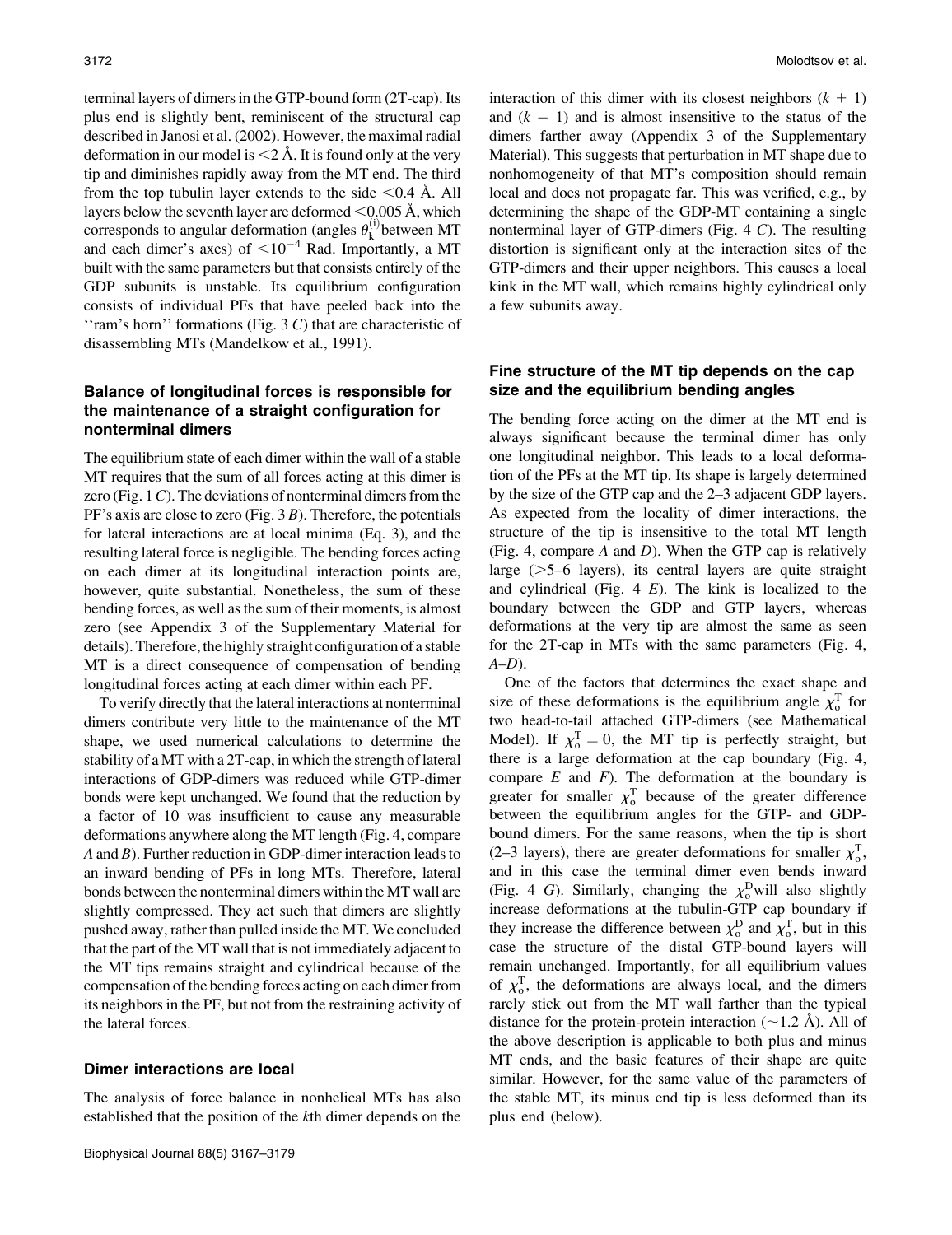|                         | A                                  | B                | С                                         | D                           | E                             | F                                             | G                         | Н                          |
|-------------------------|------------------------------------|------------------|-------------------------------------------|-----------------------------|-------------------------------|-----------------------------------------------|---------------------------|----------------------------|
| 10 <sub>r</sub>         | 1.61                               | 1.62             | 1.61                                      | 1.61                        | 1.88                          | 0.00                                          | $-0.46$                   |                            |
| 9                       | $-0.14$                            | $-0.09$          | $-0.14$                                   | $-0.14$                     | $-0.62$                       | 0.00                                          | 1.40                      |                            |
| 8 <sup>1</sup>          | $-0.35$                            | $-0.51$          | $-0.35$                                   | $-0.35$                     | 0.09                          | 0.00                                          | $-0.80$                   | 36.9                       |
| 7                       | 0.07                               | 0.05             | 0.07                                      | 0.07                        | 0.00                          | $-0.01$                                       | 0.15                      | 2.17                       |
| 6                       | 0.00                               | 0.02             | 0.07                                      | 0.00                        | $-0.06$                       | $-0.10$                                       | 0.00                      | $-0.25$                    |
| 5 <sub>1</sub>          | 0.00                               | 0.00             | $-0.48$                                   | 0.00                        | 0.52                          | 1.24                                          | 0.00                      | $-0.22$                    |
| 4 <sub>1</sub>          | 0.00                               | 0.00             | 1.22                                      | 0.00                        | $-0.42$                       | $-0.79$                                       | 0.00                      | 0.05                       |
| $\overline{\mathbf{3}}$ | 0.00                               | 0.00             | $-0.48$                                   | 0.00<br>見                   | 0.07                          | 0.15                                          | 0.00                      | $-0.01$                    |
| $\overline{2}$          | 0.00                               | 0.00             | 0.07                                      | 0.00                        | 0.00                          | 0.00                                          | 0.00                      | 0.00                       |
|                         | 0.00                               | 0.00             | 0.00                                      | 0.00                        | 0.00                          | 0.00                                          | 0.00                      | 0.00                       |
| $-2$                    | $\theta$<br>$-2$<br>$\overline{2}$ | $\mathbf 0$<br>2 | $\mathbf{0}$<br>$-2$<br>$-2$<br>$\bar{z}$ | 0<br>$-2$<br>$\overline{c}$ | $\mathbf 0$<br>$\overline{2}$ | $\mathbf 0$<br>$-2$<br>$-2$<br>$\overline{2}$ | 0<br>$-2$<br>$\mathbf{z}$ | $\theta$<br>2 <sub>4</sub> |
|                         |                                    |                  |                                           | Distance $(\AA)$            |                               |                                               |                           |                            |

### The relative strength of lateral and longitudinal forces determines MT stability

To explore the impact of different parameters on MT stability, we used the parameter  $a_{cr}$ , a critical value of parameter a that characterizes the relative strength of lateral and longitudinal forces for a given MT composition (see Mathematical Model). Although the relative strengths of these two types of forces play a minor role in maintaining straight configuration of the nonterminal dimers, the bending forces for the tubulin dimers at the tip are not compensated. The resulting deformation increases the distance r between the interaction points of these dimers and their lateral neighbors; the increased lateral force acts to prevent catastrophes. Therefore, for relatively strong lateral forces, i.e., large a, the MT is stable, whereas the same MT is unstable at smaller a. The critical value  $a_{cr}$  is the minimal a necessary to prevent a given MT from catastrophe. For example, the end of a MT consisting entirely of GDP-dimers will not undergo catastrophic disassembly, even without a tubulin-GTP cap, if a is greater than  $a_{cr}$ . This particular value has been chosen as a reference, and for the plus end of a helical GDP-MT without a cap we put  $a_{cr} = 1$ . The ends of MTs of different composition are characterized by different  $a_{cr}$ ; when  $a_{cr} < 1$  for a given MT's end, this end is more stable than the plus end of the GDP-MT without a cap.

## A 2T-cap is necessary and sufficient to stabilize the MT plus end for a wide range of model parameters

Using the above approach, we then evaluated MT's stability for different cap size and values of parameters that define

FIGURE 4 Side-view profiles of a single PF from nonhomogeneous MTs. The numerical calculations were carried out using the model for a nonhelical 13\_0 MT with 10 tubulin layers  $(N = 10$ , except in D, where  $N = 20$ ) for  $a = 0.65$ ,  $\gamma = 1$ , and  $\chi_0^T = 0.2$  (A-E, *H*), or  $\chi_0^T = 0$  (*F* and *G*). See Fig. 3 for other details. All MTs have a 2T-cap at their plus ends except  $E$  and  $F$ , where the GTP cap has six layers, and  $H$ , where there is no cap. In  $B$  the strength of all lateral bonds for GDP-dimers was reduced 10-fold, relative to GTPdimers. In C, the MT has the same parameters as in A, but it contains a layer of nonterminal GTP-dimers. H shows the steady-state configuration for a MT without a cap, but with a single nonterminal GTP layer. The plus end of such a MT underwent catastrophe, but PF bending (almost horizontal black line) stopped at the GDP layer above the GTP-containing dimers.

tubulin characteristics, such as the strength of the GDP- $\beta$ tubulin bond (parameter  $\gamma$ ) and the equilibrium bend  $\chi_0^T$ . Table 1 contains critical values  $a_{cr}$  for MTs of different composition, for example with different sizes of tubulin-GTP caps. The addition of GTP-tubulin layers to either MT end has a stabilizing effect, and  $a_{cr}$  becomes smaller compared to that of a GDP-MT for the same parameters. Importantly, the first two GTP-layers (i.e., those closest to the GDP-layers) are the most significant in determining the plus end stability (e.g., compare Table 1 lines 1–5 for  $\chi_0^T = 0.2$  and  $\gamma = 1$ ). For these parameters, the tubulin-GTP cap with a single layer (1T-cap) has almost no effect on stabilization of the plus end  $(a_{cr}$  does not change), but the addition of only one more layer decreases  $a_{cr}$  by  $\sim$  2.4. The latter corresponds to a maximal possible stabilization by the tubulin-GTP cap, and further increase in cap size does not change appreciably the MT's stability (Table 1, lines 4 and 5). Although the single GTPlayer seems to have no effect in stabilizing the MT plus end, if there are two layers the one that is second from the end takes on a crucial role. Indeed, for a wide range of model parameters, the MT can be stabilized equally well by the homogeneous 2T-cap and by the heterogeneous two-layer cap, in which only the second from the end layer contains GTP-tubulins (Table 1, lines 3 and 6). If terminal layers contain mixtures of GTP- and GDP-tubulins, the stability is intermediate, and it decreases with increasing content of GDP-dimers. The above conclusions hold true for MTs of any length examined, except for very short MTs  $(<5-6$ tubulin layers).

We have also examined how the relative strengths of lateral bonds between  $\alpha$ -tubulins or  $\beta$ -tubulins affect the above conclusions. A 10-fold decrease in the strength of GDP- $\beta$ -tubulin bonds alone ( $\gamma = 0.1$ ), or even of all lateral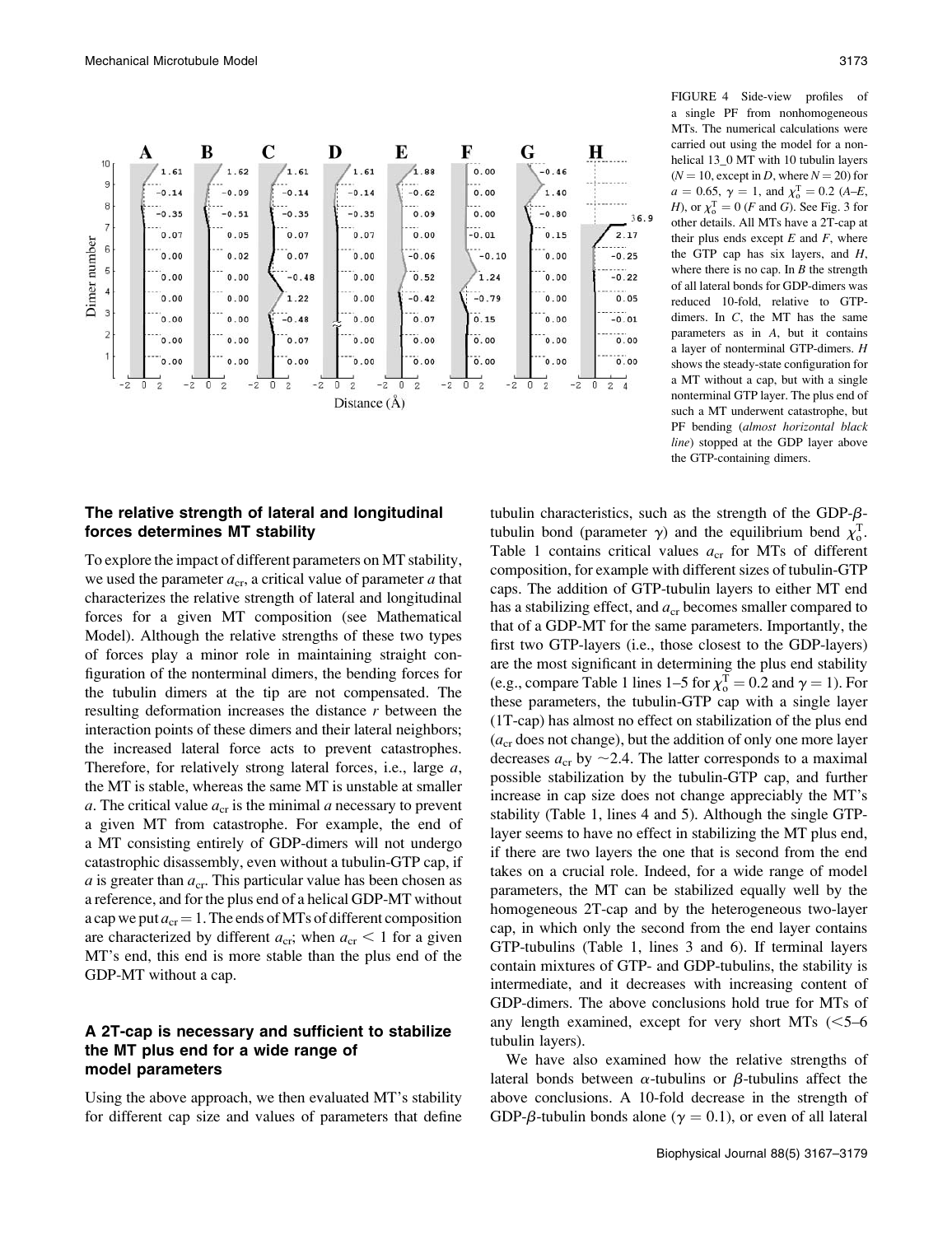#### TABLE 1 Role of different parameters in MT stability

|   |                |            | $\chi^{\rm T}_{\rm o} = 0.2$ | $\chi_{0}^{1}=0.0$ |              |
|---|----------------|------------|------------------------------|--------------------|--------------|
|   | Composition    | $\gamma=1$ | $\gamma=0.1$                 | $\gamma=1$         | $\gamma=0.1$ |
|   | $DDDDDDDD +$   | 1.00       | 2.90                         | 1.00               | 2.90         |
| 2 | $DDDDDDDT +$   | 1.00       | 1.02                         | 1.00               | 1.02         |
| 3 | $DDDDDDTT +$   | 0.43       | 0.43                         | 0.20               | 0.20         |
| 4 | $DDDDDTTTT +$  | 0.43       | 0.43                         | 0.17               | 0.17         |
| 5 | $DDDDTTTTT +$  | 0.43       | 0.43                         | 0.17               | 0.17         |
| 6 | $DDDDD$ $TD$ + | 0.43       | 1.04                         | 0.20               | 0.36         |
|   | $-TDDDDDD$     | 0.43       | 0.43                         | 0.20               | 0.22         |
| 8 | $-DDDDDDDD$    | 1.00       | 1.11                         | 1.00               | 1.11         |

The critical values of parameter a are given for one of the ends of helical 13\_3 MTs ( $N = 10$ ,  $\chi^D_0 = 0.4$  Rad,  $r_o = 1.2$  Å), whose composition is abbreviated with "D" and "T" (bold), corresponding to the homogeneous layers of GDP and GTP-dimers, respectively. Symbols "+" and "-" refer to the "plus" and "minus" ends.  $\gamma = 1$  corresponds to the configuration in which all lateral bonds are identical;  $\gamma = 0.1$  means that the strength of lateral bonds for  $\alpha$ -tubulin are identical to those of the  $\beta$ -tubulin in GTP form, whereas GDP  $\beta$ -tubulin bonds are 10-fold weaker. For a perfectly straight GTP-dimers pair,  $\chi_0^\text{T} = 0.0$ ; the most bent configuration has  $\chi_0^T = 0.2$  (for details, see Appendix 2 of the Supplementary Material).

bonds for GDP-dimers (Fig.  $4 B$ ), has no appreciable effect on the shape of the MT along its length, and it does not affect the stability of MTs with a cap that is 2T or larger (Table 1). The MT's stability and the shape of the MT plus end tip become sensitive to  $\gamma$  only if the GTP cap is  $\leq$ 2T or completely absent. When  $\gamma = 0.1$ , MTs without a cap are less stable by almost threefold ( $a_{cr} = 2.9$ ). Now, even a single GTP layer has a significant stabilizing effect on the plus end although this MT is still slightly less stable than one without a cap but with unchanged  $\beta$ -tubulin bonds.

A similar effect is seen if the strength of the lateral bonds is kept unchanged, but the equilibrium angle  $\chi_0^T$  for the GTPdimers is varied ( $0 < \chi_0^T < 0.2$ ). If the conformation of GTPdimers is straighter (smaller  $\chi_0^T$ ), it is even easier to stabilize such a MT by a cap (Table 1). This can also be seen by comparing  $a_{cr}$  for MTs with a 2T-cap but with different equilibrium angles  $\chi_0^T$  (Table 2). If  $\chi_0^T$  is decreased from its upper limit 0.2 Rad  $(11.5^{\circ})$  down to 0.1 Rad  $(5.7^{\circ})$ , the  $a_{cr}$ gets smaller by almost a factor of 2. However, further reduction in the equilibrium angle has a much smaller effect on MT stability.

Finally, we have examined the stability of a MT in which a single layer of GTP-tubulins is not distal but is located elsewhere along the MT's length. This calculation was carried out to mimic the experiment in which MTs were depolymerizing from their plus ends but paused, presumably because the shortening exposed the single GTP layer, making it terminal (Caplow and Shanks, 1996). The final steady-state configuration of a MT with a single, nonterminal

GTP-layer, is indeed stable in the model. However, our computations revealed that the GTP-layer does not become terminal after MT depolymerization from the plus, GDPmonomer-containing end. Rather, the GTP-tubulin layer is still predicted to be covered by a single remaining layer of GDP-tubulin (Fig. 4  $H$ ). Such a heterogeneous cap is unlikely to occur during normal MT growth, but as described above it is sufficient to stabilize the MT and prevent its catastrophe for almost all parameter values (Table 1, line 6).

### A difference between the plus and minus ends is determined by different force balances

When all lateral bonds are identical, the values of  $a_{cr}$  for both ends of the GDP-MT are the same (Table 1,  $\gamma = 1$ ). Therefore, the stabilities of the GDP plus and minus ends without GTP caps are similar. However, the GTP cap has a different impact on each end because the addition of a single GTP-layer is sufficient to stabilize the minus end (Table 1, lines 7 and 8), whereas two layers are required at the plus end. At both ends, additional layers have little effect on polymer stability. When both ends have  $\geq$ 2T-caps, they become equally stable. Weakening of the  $\beta$ - $\beta$  lateral bonds for GDP-tubulin ( $\gamma = 0.1$ ), as described above, tends to destabilize the MT, especially at the plus end of the GDP-MT without a cap (Table 1, line 1). The minus end is much less sensitive to changes in strength of the lateral bonds. For example, the critical value for the minus end of the GDP-MT remains almost unchanged if GTP-hydrolysis leads to a  $10\times$ 

|  |  |  | TABLE 2 MT stability for different equilibrium angles for GTP-dimers |  |
|--|--|--|----------------------------------------------------------------------|--|
|--|--|--|----------------------------------------------------------------------|--|

|        |             |                     | . .  |      |                     |      |      |
|--------|-------------|---------------------|------|------|---------------------|------|------|
|        | Composition | $\Lambda_0$<br>0.40 | 0.20 | 0.15 | $\Lambda_0$<br>0.10 | 0.05 |      |
|        | Helical     | 1.0                 | 0.43 | 0.30 | 0.23                | 0.20 | 0.20 |
| ⌒<br>∼ | Not helical | 0.78                | 0.33 | 0.25 | 0.19                | 0.17 | 0.17 |

The critical values of parameter a are given for the plus ends of helical (13\_3) and not helical (13\_0) MTs with 2T-cap,  $\gamma = 1$  (for details, see Appendix 2 of the Supplementary Material).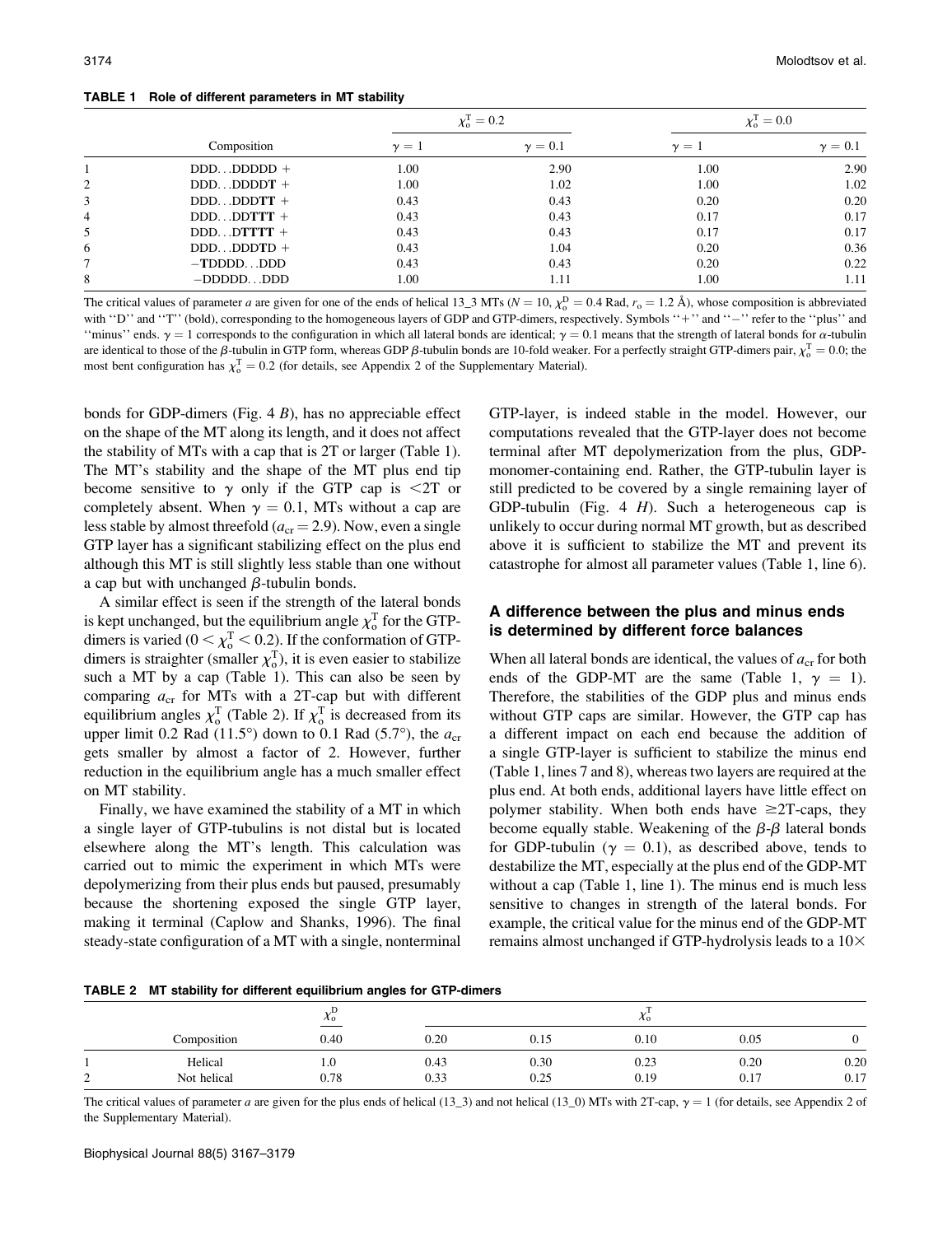reduction in the strength of lateral  $\beta$ - $\beta$  bonds (Table 1, line 8). In this case, the relative stability of the plus and minus ends for an uncapped MT differs almost threefold, and it becomes theoretically possible to have a MT that is stable at its minus end in the absence of the cap but requires a 1T-cap for stability at its plus end. However, for the reasons described in Discussion, we do not think that this situation is plausible.

Different characteristics of the plus and minus ends are best understood in the model by considering the balance of forces at the MT ends in the context of the asymmetry of a tubulin dimer. Since the major destabilizing activity is likely to be brought about by conformational changes in the  $\beta$ -tubulin rather than the  $\alpha$ -tubulin monomer, the equilibrium angle between the terminal dimer and its lower neighbor at the plus end is determined mostly by the lower dimer. In contrast, the equilibrium angle for the terminal minus-end dimer depends largely on the status of this dimer, rather than that of its upper neighbor. As a result, the addition of a more ''straight'' GTPdimer to the less ''straight'' GDP-dimer at the plus end has a weaker stabilizing effect than the comparable addition at the minus end (Table 1, lines 2 and 7). Consistently, the plus-end tip shows larger deformations than those seen at the minusend tip of the same MT (Fig.  $5$ , A and B).

The asymmetry is even stronger when we consider the lateral bonds between the terminal dimers at each MT end (Fig. 5 C). The plus end  $\beta$ -monomer is  $\sim$  3 times farther from the rotation center (at the head-to-tail interaction point with the neighboring dimer) than the  $\beta$ -monomer at the minus end. As a result, the moment of the restraining lateral bond between  $\beta$ -monomers in adjacent PFs is  $\sim$ 3 times stronger at the plus end than at the minus end. Therefore, if the strength



FIGURE 5 Differences between plus and minus ends. Fine structure of the plus (A) and minus (B) ends in the same  $13\_0$  MT with 1T-cap;  $a = 1.25$ ,  $\gamma = 0.1, \chi_0^T = 0.2; a > a_{cr}$  of the plus end, so that both ends are stable when each has a 1T-cap. See legend of Fig. 1 for more details. (C) A schematic illustration of how structural differences at the ends lead to their different shapes and stabilities. The bending (not to scale) at two ends of a single PF is shown for  $\gamma$  < 1. Straight arrows show amplitude and direction of the lateral forces acting between the monomers in this PF and its neighbors (not shown). Round arrows correspond to the bending forces between the headto-tail adjacent dimers in the same PF.

of the  $\beta$ - $\beta$  bonds is reduced after the GTP-hydrolysis, it would decrease the total moment of the restraining forces at the minus end to a lesser extent than at the plus end (Table 1, lines 1 and 8). The upper limit of this difference is  $\sim$ 3-fold, and it will be seen if GTP-hydrolysis leads to a complete loss of the lateral bonds between  $\beta$ -monomers.

# A helical 13\_3 MT is slightly less stable than a 13\_0 one

Modeling of a helical MT revealed that the dimer configuration in this lattice is again highly parallel to the MT's axis (not shown). The helicity of a MT does not interfere with the compensation of bending moments described above because it results from the head-to-tail longitudinal interactions between the dimers within the PF, which are insensitive to the helicity. However, several dimers in a 13\_3 MT inevitably lack some lateral bonds. If all PFs have the same number of dimers, at least two plus-end dimers have a weaker attachment to the rest of the MT, leading to a general asymmetry at the end (Fig. 6). The deviation of terminal dimers from the MT's



FIGURE 6 Fine structure of the tips of all PFs in a helical MT. The side views of all 13 PFs (black). In the first PF the dimers have neighbors for all lateral interaction points (most straight black contour), whereas the 13th PF is missing three lateral bonds (most bent black contour). Structure of the PF in a nonhelical MT with the same parameter values is shown for a comparison (thick shaded contour).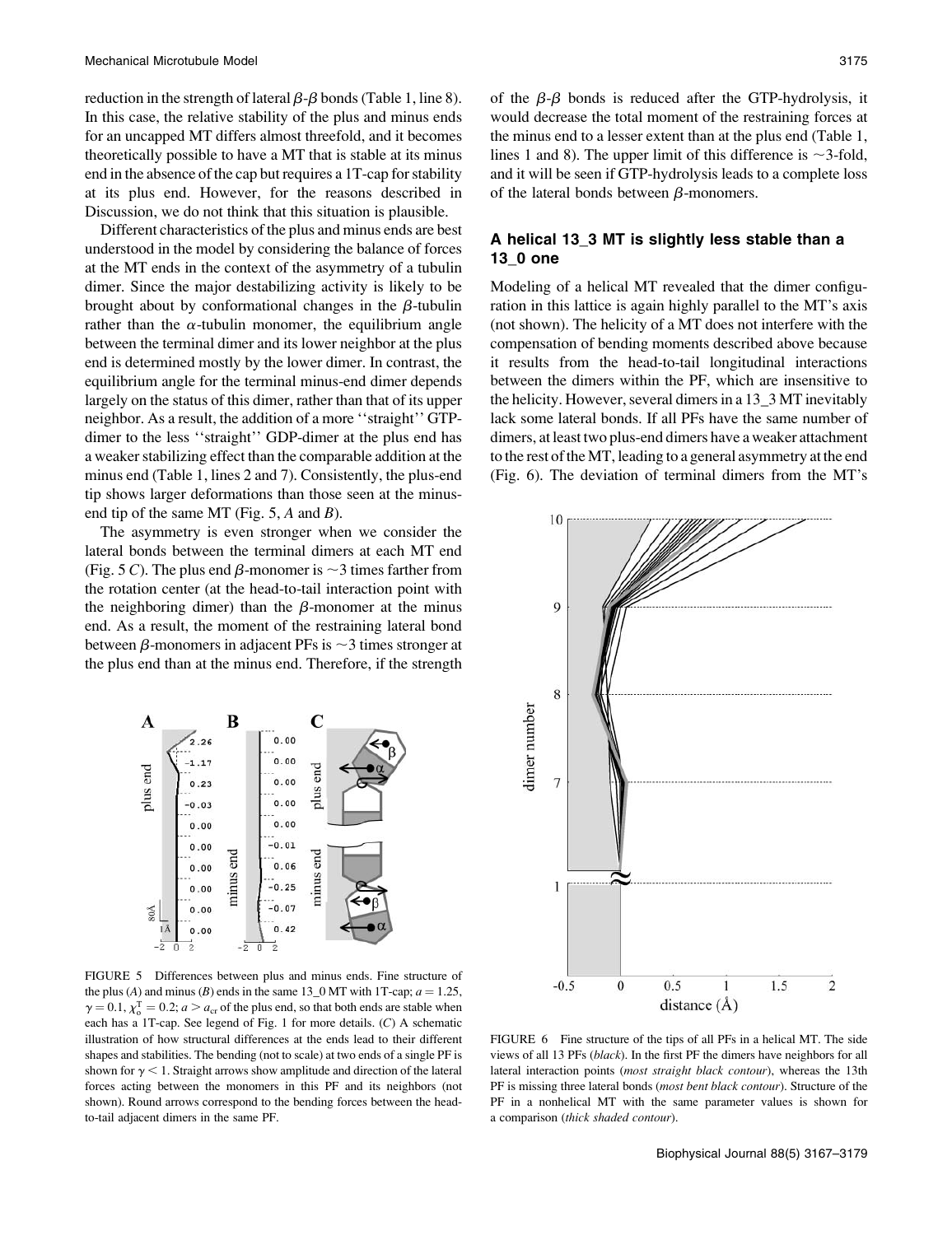central axis gradually increases from the PF that contains all plus-end lateral bonds to the most protruding PF, which altogether lacks three lateral bonds.

When all lateral bonds are identical, the critical value  $a_{cr}$ that is required to prevent catastrophe in the helical MT is slightly higher ( $\sim$ 20%) than for a 13\_0 MT of the same composition (Table 2), but all the conclusions obtained above from the model of a nonhelical MT remain largely correct. When  $\gamma$  < 1, the influence of seam is also very small and depends on the strength of lateral bonds between  $\alpha$ - and  $\beta$ -tubulins. It is reasonable to assume that the strength of this  $\alpha$ - $\beta$  bond might be intermediate between the strengths of  $\alpha$ - $\alpha$  and  $\beta$ - $\beta$  bonds. In this case, the presence of the seam will have essentially no consequences because, as we have shown above, the weakening of all lateral bonds for the GDP-dimers has little effect on the MT with a  $>2T$ -cap. Similarly, lateral  $\alpha$ - $\beta$  bonds at the seam in a GTP-tubulin cap do not alter the MT's stability, because it will be determined by the weaker  $\beta-\beta$  bonds between all other dimers in the cap.

## Major model conclusions are relatively insensitive to changes in parameters that describe the forces acting between dimers

Since the exact functions that describe the energy potentials of lateral and longitudinal interactions between dimers are not known, it is important to evaluate the impact of different parameters for the functions we have chosen on the model conclusions. Changing the shape of the energy potential for longitudinal force (Eq. 2) by adding terms of a higher order than  $\chi^2$  did not alter any qualitative property of the MT. As shown above, the value of  $\chi_0^T$ , which is known with less certainty than  $\chi_0^D$ , is relatively important in determining the exact shape of the tiny deformations in the MT's tip (Fig. 4). It also affects MT stability (Tables 1 and 2) although the maximal possible effect does not exceed  $\sim$ 2.5.

The energy potential for the lateral interactions can be characterized by three major parameters: the height of the potential barrier, characterized by parameter A, the width of the well (2  $r_0$ ) and relative energy levels at  $\xi = 0$  and at infinity. The stiffnesses of lateral  $A$  (Eq. 3) and longitudinal  $B$ (Eq. 2) bonds are not known. Modeling revealed, however, that although their exact values are not important, their ratio  $a = A/a_0B$  is a major determinant of MT behavior (see above). Thus, for a given  $B$ , the larger barriers produce more stable MTs with a straighter end, whereas smaller barriers are destabilizing. The range for possible  $r_0$  is unlikely to exceed 1  $r_{\rm o}$  < 3 Å (Jiang et al., 2002). For these values, the major model conclusions are unaffected, although  $r<sub>o</sub>$  influences the exact size of the kinks at the MT tip (Fig. 7, A and B). Additionally, the value of  $r<sub>o</sub>$  determines in part the absolute value of the normalizing coefficient  $a_0$ , but this does not affect the comparison of  $a_{cr}$  for MTs of different composition. We have also varied the depth of the well by keeping the infinity level at 0 and changing the minimum energy level for



FIGURE 7 Roles of the parameters describing the potential function for the lateral bonds. (A) Two energy potential functions described by the same function (Eq. 3) but with different  $r_0$ : 1.2 Å (solid line) and 4.8 Å (dashed *line*). (B) The profiles of PFs for 13\_0 5T-cap MT were calculated for two energy potentials shown in  $A$ .  $(C)$  Energy potential functions with the same parameters (ascending parts for  $0 \le \xi \le 2r_0 = 2.4$  Å, width of the well and the barrier's height), except the levels at their minima. Curve 2 is described by Eq. 3 and is the same as shown on Fig. 2 B. Curve 1 is given by

$$
v(\xi) = 1.6A(\xi^2 \exp(-\xi/r_o) + 0.003 \exp(-\xi^2/0.1 r_o));
$$

curve 3 by

$$
v(\xi) = 0.5A(\xi^2 \exp(-\xi/r_0) - 0.008 \exp(-\xi^2/0.1 r_0)),
$$

where A is the same as for curve 2.

 $\xi = 0$  (Fig. 7 C). The stability of the MTs calculated for these three potentials, as evaluated by the critical values of  $a$ , and the MT shape remained essentially the same. Finally, we have found that all major model conclusions remain true if the potential for lateral interactions is described by functions different from Eq. 3, as long as they include a potential barrier.

#### **DISCUSSION**

We have developed the first, to our knowledge, molecularmechanical model of a MT that is based on the known structure of the tubulin dimer and MT lattice. In its present form, this model does not address the dynamics of MT polymerization and depolymerization, but it permits an examination of the stability and shape of MTs with different composition. The model can be used to estimate the impact of different parameters of dimers interactions, which are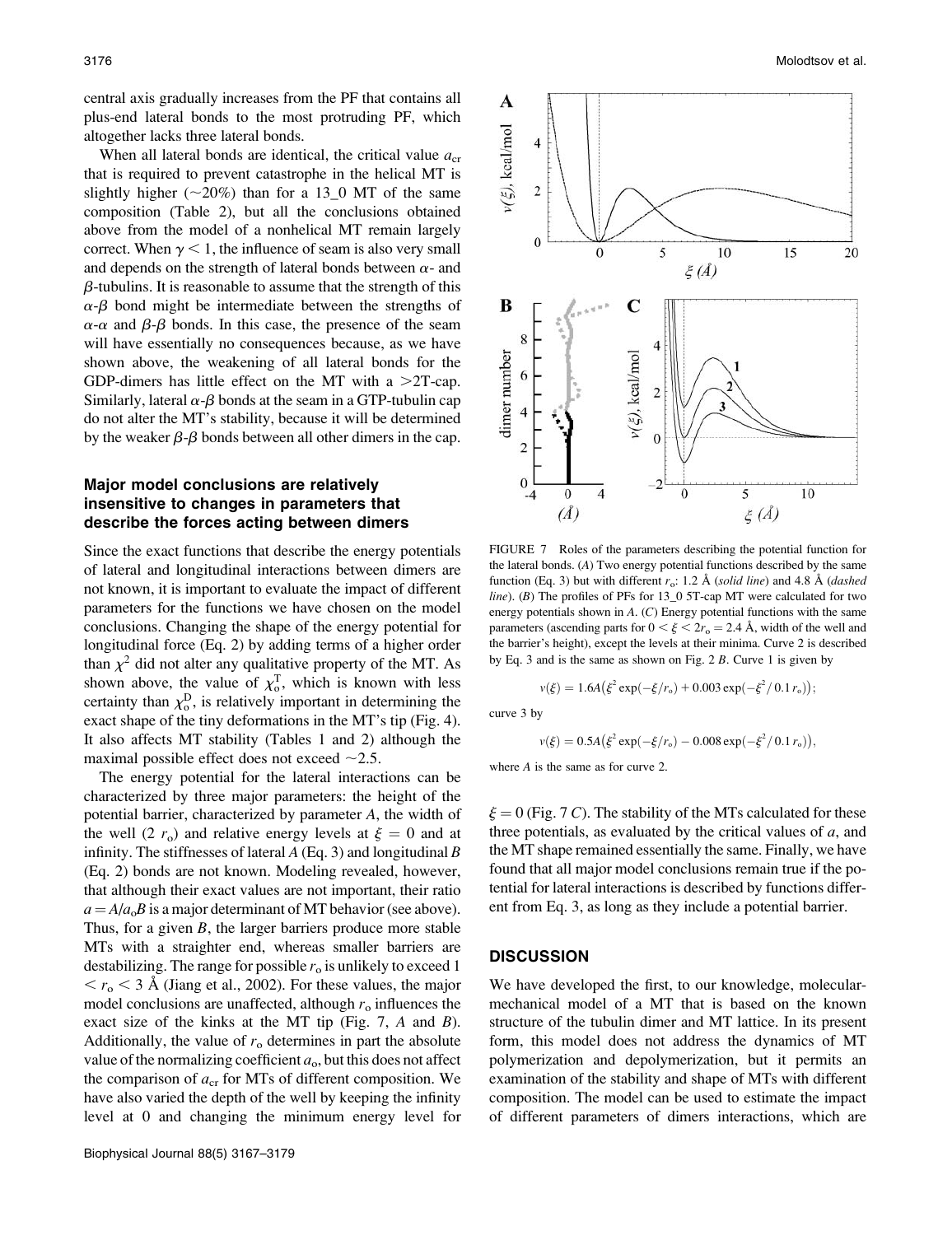known experimentally with some uncertainty (e.g., the equilibrium angle between GTP-dimers). The model describes the major structural properties of a MT quite well: the cylindrical shape over its entire length except at the capped tips and the catastrophic peeling of PFs from unstable MTs in a ''ram's horn'' configuration. One of the major general properties of the MT polymer uncovered with this model is that structural perturbations within the MT lattice affect only the nearest neighbors, i.e., the dimer interactions are all local. Although every dimer of the MT wall is subjected to bending forces, for a homogeneous nonterminating lattice, the force exerted by the upper dimer's neighbor is completely compensated by that applied by its lower neighbor within the same PF. As a result, every dimer is oriented highly parallel to the MT central axis. Surprisingly, lateral bonds between nonterminal dimers in neighboring PFs play no significant role in maintaining this configuration. From a mechanical point of view, the MT resembles a bundle of 13 stiff rods connected and held together only at their ends. The GTP-containing cap is, therefore, the major determinant of a MT's stability.

#### Size of the stabilizing cap

The crucial role in a cap's ability to prevent catastrophes is played by lateral bonds that act between the dimers at MT ends. To stabilize the MT, the strength of lateral bonds between GTP-dimers in the cap must be sufficient to compensate for their own bending moments, as well as the bending moments of the underlying GDP-containing layer. Within the broad range of model parameters, and if the strength of lateral  $\beta-\beta$  bonds is independent of GTPhydrolysis, the model strongly predicts that such stabilization at the plus end requires two layers of GTP-tubulin to form an effective cap. Importantly, the restraining properties of the cap do not increase significantly if the GTP cap gets larger. This result suggests that the growing plus end on average contains slightly more than two layers of GTPtubulin. Indeed, if the cap were significantly larger, the frequency of catastrophic events in the population of MTs would become negligible, due to the low probability of losing all extra GTP layers (down to a  $\leq$ 2T-cap).

The above conclusion is consistent with numerous experimental results (Panda et al., 2002; Vandecandelaere et al., 1999; Voter et al., 1991; Walker et al., 1991) and theoretical analyses (e.g., Flyvbjerg et al., 1994; Martin et al., 1993; VanBuren et al., 2002). Drechsel and Kirschner (1994) have used some statistical arguments to conclude that a single GTP layer might be sufficient to stabilize a MT end, but their assay did not allow the unambiguous determination of MT polarity. In view of our finding that the two ends are likely to have different mechanical stability, such reasoning might need reexamination. Our conclusions seem to contradict an experimental observation described in Caplow and Shanks (1996). These authors propose that a single monolayer tubulin-GTP cap is both necessary and sufficient to stabilize MTs. However, a more detailed analysis of their experimental design reveals that if the MT contains a single nonterminal GTP layer, its catastrophic shortening from the GDP-containing plus end should stop at the GDP-containing layer that is distal to the GTP-layer. For a wide range of model parameters, such a heterogeneous cap should provide stability similar to that of the 2T-cap. Since such a distal GDP-containing layer would have gone undetected, these experimental results do not disagree with the theoretical calculations.

#### Strength of the lateral bonds

We have also used the model to examine the hypothesis that the lateral  $\beta-\beta$  bonds may weaken after the GTP-hydrolysis and that this feature may contribute to dynamic instability (Nogales et al., 1999). We found that if the GDP-containing  $\beta$ - $\beta$  lateral bond is 10 times weaker than before GTPhydrolysis, the stability of a capless MT is reduced almost threefold. However, the stability of MTs with the GTPcontaining caps remains almost unaffected. There are at least two physiologically relevant circumstances in which hypothetical weakening of the  $\beta-\beta$  bonds could have some impact. First, it would exaggerate the destabilizing activity of a ''rogue'' tubulin dimer within the MT wall, e.g., a dimer that has lost its GTP-ase activity. Such heterogeneity would create local distortions in the MT lattice, and the accumulated tension might promote the MT's breakage at this site. Second, if a GDP-containing  $\beta$ - $\beta$  lateral bond is destabilized, this would preferentially (up to the threefold difference) destabilize the MT's plus end (Fig. 5 C). However, it would also lead to an increased rate of depolymerization of the plus end, relative to the minus end. Indeed, the rate of the catastrophic MT shortening is likely to be determined primarily by the dissociation of the lateral bonds between dimers in neighboring PFs. As illustrated in Fig. 5 C, due to the asymmetry of the tubulin dimer the breakage of lateral bonds is expected to be similar for both ends if  $\gamma = 1$ , but it will proceed more easily at the plus end if  $\gamma$  < 1. Since numerous studies demonstrate that the minus end depolymerizes faster than the plus (Gildersleeve et al., 1992; Horio and Hotani, 1986; O'Brien et al., 1990; Tran et al., 1997b; Walker et al., 1988, 1991), we conclude that it is highly unlikely that the  $\beta-\beta$  lateral bond for the GDP-tubulin is weaker than the  $\alpha$ - $\alpha$  lateral bond. This conclusion is consistent with a theoretical estimate (Sept et al., 2003) and strongly argues against the model in which stability of the minus end does not require a cap (Nogales et al., 1999).

#### Implications of the MT end structure

Although the two MT ends have different mechanical stability, the lateral bonds for the terminal plus and minus end dimers are the same. This similarity of the ends can manifest itself in several ways, e.g., in their interactions with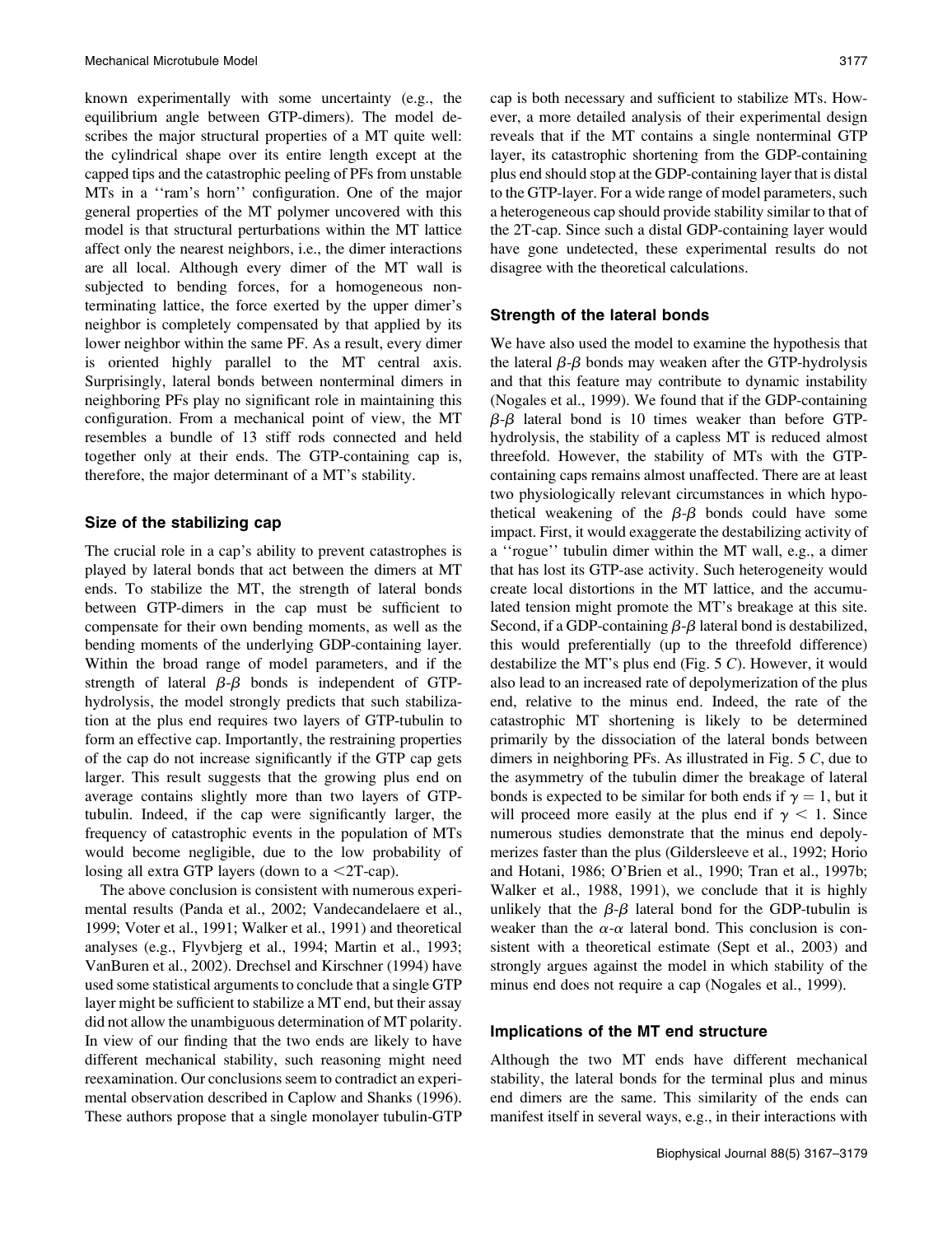destabilizing MT-associated proteins, such as Kin I. According to our model, the depolymerization activity of such an enzyme can work at either MT end and does not require additional energy to achieve depolymerization; such action may occur via electrostatic effects that weaken lateral bonds between the terminal dimers. This prediction has recently been confirmed by studies on MT depolymerization by Kin I (Desai et al., 1999; Ogawa et al., 2004).

Both MT ends are characterized by a surprisingly complex shape that depends on wall composition and tubulin characteristics. Although for certain model parameters the predicted shape of the tip is similar to that described in Janosi et al. (2002), the important differences are that in our model the deformations are much smaller and more variable. The existing electron-microscopic images of MT ends frequently show large structural deformations, but their meaning is unclear due to a substantial experimental variability and the difficulty in determining which ends were growing and which were truly blunt at the time of fixation/freezing (Arnal et al., 2000; Chretien et al., 1995; Mandelkow et al., 1991; Simon and Salmon, 1990). For a given length of the cap and equilibrium interdimer angles, the exact radial size of the deformations is limited by the length of the lateral bonds  $r_{\rm o}$ , the value of which is unlikely to exceed 0.3 nm. Thus, if large deformations (1–2 nm) are indeed found at blunt MT ends, as predicted in Janosi et al. (2002), it would imply some significant conformational changes, e.g., a larger lateral size of dimers in their GTP versus GDP form. The minute wall deformations predicated in our model would propagate with the end of a growing MT, thereby providing rich and variable grounds for the binding of various plus end tip-associated proteins (reviewed in Carvalho et al., 2003; Mimori-Kiyosue and Tsukita, 2003; Schuyler and Pellman, 2001). In addition to an increased affinity of such proteins for specific structural sites at the MT plus end, the model suggests an alternative mechanism for plus-end specific binding for proteins that copolymerize with tubulin but have similar affinities for the GDP and GTP lattice (e.g., CLIP170): their release from the MT wall may be triggered by a propagating ''wave'' of conformational distortion at the border between the GDP-containing lattice and GTP cap  $(Fig. 4 F).$ 

#### Future directions

One of the characteristic features of the MT is its helical symmetry. Surprisingly, we find that this property is relatively unimportant for a MT's overall shape and stability. This suggests that the role of a MT's helicity may lie in different processes. For example, helicity may promote MT growth because the edge of the tip in helical MT always contains sites for dimer binding, which in addition to the head-to-tail attachment include one or several lateral bonds. In contrast, dimer attachment to the even edge of nonhelical MT would occur only via the formation of a longitudinal bond, and therefore such a dimer would have a larger dissociation constant. Future development of this model will be required to allow accurate description of the dynamic process of MT assembly and disassembly. We note several advances that should take place in such a model: 1), the PF bending should not be restricted to a single plane; removal of this restriction is required for description of more complex formations, such as two-dimensional sheets, at the MT tip; and 2), longitudinal bonds should also be allowed to dissociate; this is the most important requirement for incorporating kinetic processes of dimer assembly/disassembly into this mechanical model. Although both these modifications have proven to complicate the calculations, the development of such a model is underway.

#### SUPPLEMENTARY MATERIAL

An online supplement to this article can be found by visiting BJ Online at http://www.biophysj.org.

We thank A. Efremov and Drs. V. Tichonravov, I. Kochikov, and M. Trubetskov for useful discussions, and A. I. Vorobjev for general support. This work was supported in part by National Institutes of Health grant GM33787 to J.R.M.

### **REFERENCES**

- Arnal, I., E. Karsenti, and A. A. Hyman. 2000. Structural transitions at microtubule ends correlate with their dynamic properties in Xenopus egg extracts. J. Cell Biol. 149:767–774.
- Bayley, P., M. Schilstra, and S. Martin. 1989. A lateral cap model of microtubule dynamic instability. FEBS Lett. 259:181–184.
- Caplow, M. 1992. Microtubule dynamics. Curr. Opin. Cell Biol. 4:58–65.
- Caplow, M., and L. Fee. 2003. Concerning the chemical nature of tubulin subunits that cap and stabilize microtubules. Biochemistry. 42:2122–2126.
- Caplow, M., and J. Shanks. 1996. Evidence that a single monolayer tubulin-GTP cap is both necessary and sufficient to stabilize microtubules. Mol. Biol. Cell. 7:663–675.
- Carvalho, P., J. S. Tirnauer, and D. Pellman. 2003. Surfing on microtubule ends. Trends Cell Biol. 13:229–237.
- Chen, Y. D., and T. L. Hill. 1985. Monte Carlo study of the GTP cap in a five-start helix model of a microtubule. Proc. Natl. Acad. Sci. USA. 82:1131–1135.
- Chretien, D., H. Flyvbjerg, and S. D. Fuller. 1998. Limited flexibility of the inter-protofilament bonds in microtubules assembled from pure tubulin. Eur. Biophys. J. 27:490–500.
- Chretien, D., and S. D. Fuller. 2000. Microtubules switch occasionally into unfavorable configurations during elongation. J. Mol. Biol. 298:663–676.
- Chretien, D., S. D. Fuller, and E. Karsenti. 1995. Structure of growing microtubule ends: two-dimensional sheets close into tubes at variable rates. J. Cell Biol. 129:1311–1328.
- Desai, A., and T. J. Mitchison. 1997. Microtubule polymerization dynamics. Annu. Rev. Cell Dev. Biol. 13:83–117.
- Desai, A., S. Verma, T. J. Mitchison, and C. E. Walczak. 1999. Kin I kinesins are microtubule-destabilizing enzymes. Cell. 96:69–78.
- Drechsel, D. N., and M. W. Kirschner. 1994. The minimum GTP cap required to stabilize microtubules. Curr. Biol. 4:1053–1061.
- Erickson, H. P. 1989. Co-operativity in protein-protein association. The structure and stability of the actin filament. J. Mol. Biol. 206:465–474.